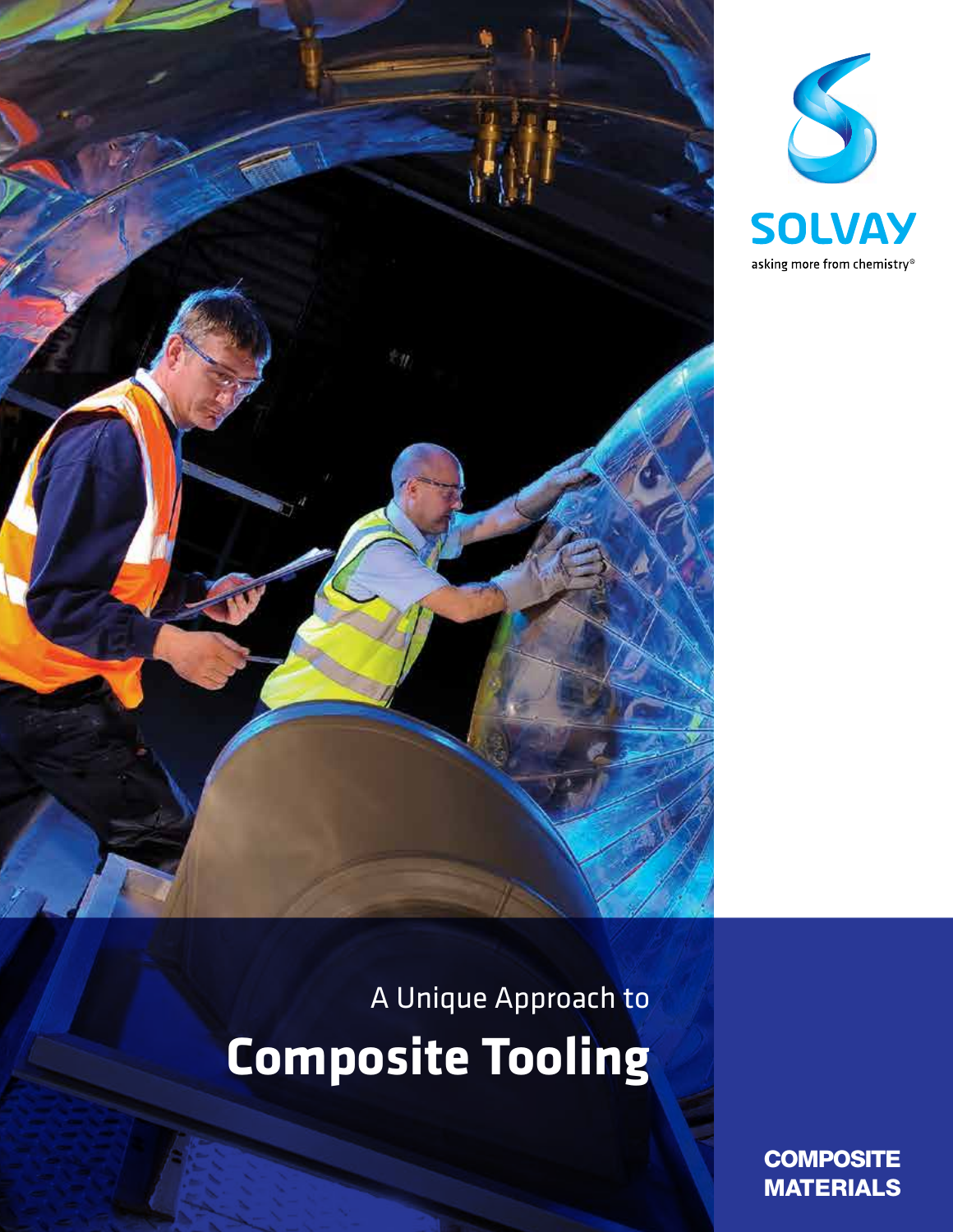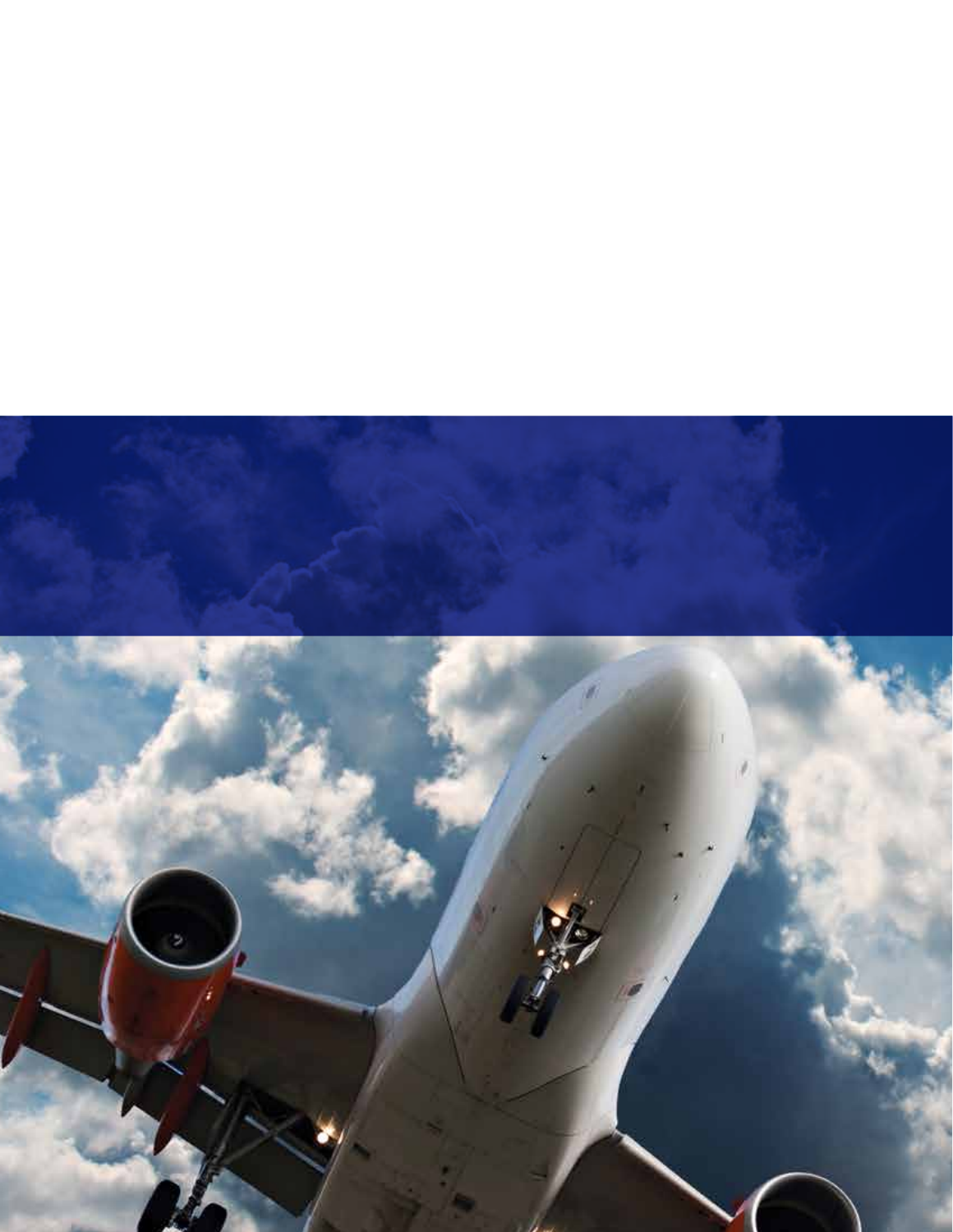Solvay's innovation extends to providing a complete tooling solution to the customer part manufacturing experience, offering composite tooling materials and their process consumables, as well as a complete range of composite tooling design and hardware solutions. This unique combination of tool design, tool manufacture, and ongoing innovation in materials and process technologies makes Solvay a world leader in composite tooling.



Carbon fiber tool Carbon fiber tool with Omega section aluminum inserts

# **A Real Competitive Advantage**

Solvay's composite tooling expertise is second to none: through our expertise, technology, products, flexibility, technical support and wide-reaching network of partners, we offer innovation with real advantage to the composites industry, focusing on developing new material and tooling technologies to meet future demands.

# **The Most Extensive Offering**

- Tooling prepreg suitable for use in all market sectors (unidirectional and fabric, using carbon and glass fibers).
- Compatible vacuum bagging consumables (low and high temperature capable).
- Full range of tooling ancillaries, including tooling block, backing structures and sealing systems.
- Tooling hardware manufacture, including composite tools, and reusable silicone tools.
- Worldwide manufacturing, design and technical support.
- Commitments to short lead-times from all sites.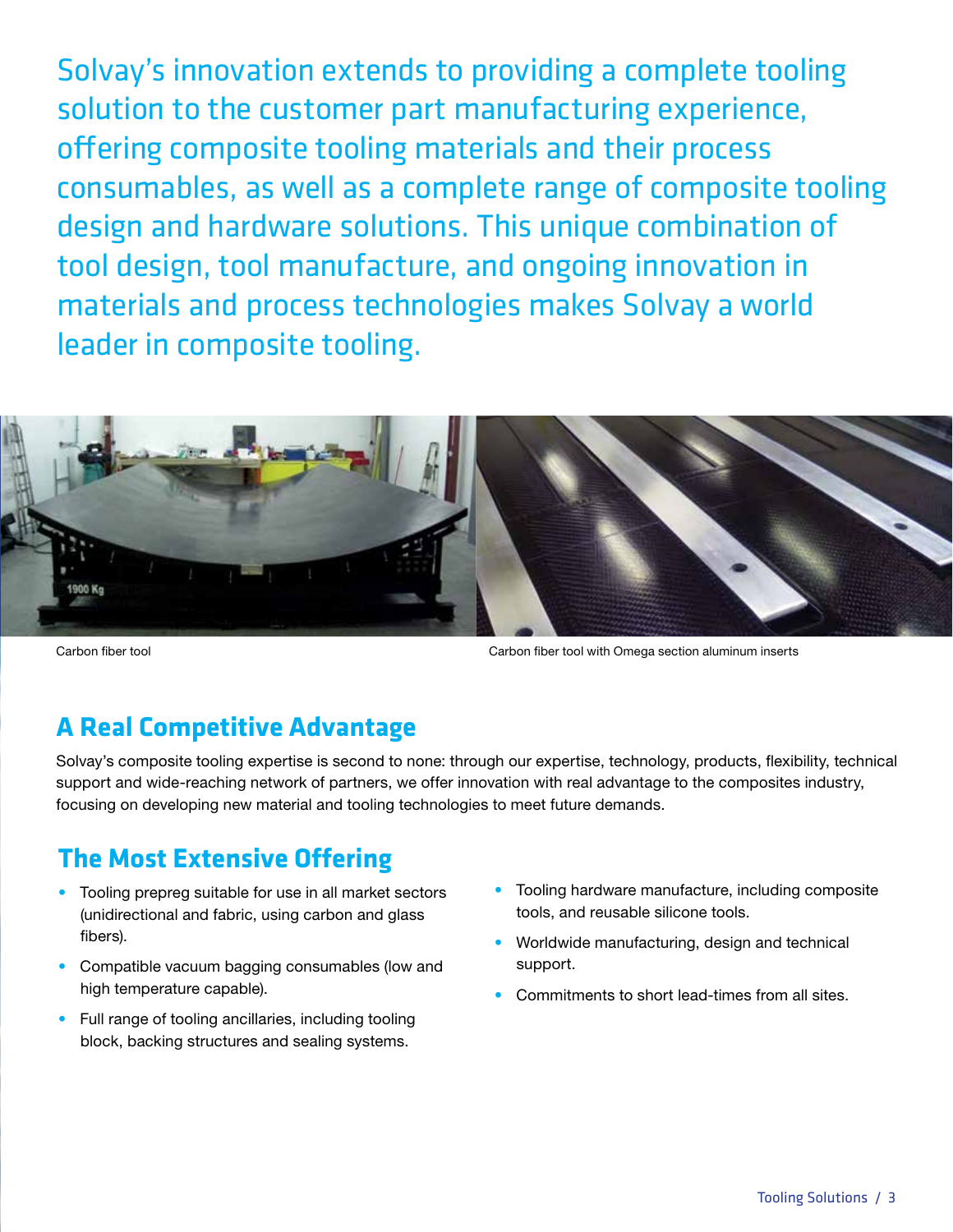# **Tooling Materials**

With a broad product portfolio and customer focused distribution facilities, Solvay is truly a global one-stop shop for tooling and vacuum bagging materials.

# **Prepregs and Composite Materials**

- Low temperature initial cure out-of-autoclave systems.
- Possibility to use of low cost/low temperature master models.
- Combination of good mechanical performance, toughness, leading to the manufacture of robust tooling.
- Bismaleimide prepregs for high temperature capable tooling.
- Ease of use with a broad processing window.
- Excellent surface finish.

|                                 | <b>Product Form</b>                     | <b>Out Life</b><br>(days) | <b>Service</b><br>Temp.<br>$\overline{P}$ ( $\overline{C}$ ) | <b>Cure Flexibility/Recommended Cure °F (°C)</b>                                                              | <b>Cure</b><br><b>Method</b> |
|---------------------------------|-----------------------------------------|---------------------------|--------------------------------------------------------------|---------------------------------------------------------------------------------------------------------------|------------------------------|
| <b>DForm<sup>®</sup> Fabric</b> | <b>Epoxy Prepreg</b>                    | 3                         | 356 (180)                                                    | 8 hours at 140 (60)<br>Post-cure 15 minutes at 392 (200)<br>plus 8 hours at 374 (190)                         | Autoclave                    |
| <b>CYFORM® 22</b>               | <b>Epoxy Prepreg</b>                    | $3$ to $4$                | 350 (177)                                                    | 168 hours at 68 (20) or 5 hours at 131 (55)<br>Post-cure 5 hours at 390 (200)                                 | Autoclave                    |
| <b>CYFORM® 777</b>              | <b>Epoxy Prepreg</b>                    | 12 to 15                  | 350 (177)                                                    | 48 hours at 122 (50) or 3 hours at 194 (90)<br>Post-cure 5 hours at 390 (200)                                 | Autoclave                    |
| <b>CYFORM® 1-5-1</b>            | Epoxy Prepreg                           | 3 to 4                    | 356 (180)                                                    | 40 hours at 95 (35) or 8 hours at 140 (60)<br>Post-cure 15 minutes at 392 (200)<br>plus 8 hours at 374 (190)  | Autoclave                    |
| LTM <sup>®</sup> 12             | <b>Epoxy Prepreg</b>                    | 3                         | 356 (180)                                                    | 70 hours at 86 (30) or 5 hours at 158 (70)<br>Post-cure 15 minutes at 392 (200)<br>plus 8 hours at 374 (190)  | Autoclave                    |
| LTM® 13                         | <b>Epoxy Prepreg</b>                    | $\overline{c}$            | 320 (160)                                                    | 70 hours at 86 (30) or 3 hours at 158 (70)<br>Post-cure 15 minutes at 392 (200)<br>plus 8 hours at 374 (190)  | Autoclave                    |
| $LTM°$ 16                       | <b>Epoxy Prepreg</b>                    | 6                         | 356 (180)                                                    | 70 hours at 104 (40) or 4 hours at 176 (80)<br>Post-cure 15 minutes at 392 (200)<br>plus 8 hours at 374 (190) | Autoclave                    |
| <b>LTM<sup>®</sup> 202</b>      | <b>Epoxy Prepreg</b>                    | 4                         | 356 (180)                                                    | 8 hours at 140 (60)<br>Post-cure 15 minutes at 392 (200)<br>plus 8 hours at 374 (190)                         | Autoclave                    |
| LTM <sup>°</sup> 205            | <b>Epoxy Prepreg</b><br>for caul plates | 21                        | 356 (180)                                                    | Cure range: 176-248 (80-120)<br>Post-cure 2 hours at 356 (180)                                                | Vacuum/<br>Autoclave         |
| LTM <sup>°</sup> 212            | Epoxy Prepreg                           | $\overline{2}$            | 356 (180)                                                    | 40 hours at 95 (35) or 8 hours at 140 (60)<br>Post-cure 15 minutes at 392 (200)<br>plus 8 hours at 374 (190)  | Autoclave                    |
| LTM <sup>°</sup> 217            | <b>Epoxy Prepreg</b>                    | 8                         | 356 (180)                                                    | 20 hours at 131 (55) or 5 hours at 176 (80)<br>Post-cure 15 minutes at 392 (200)<br>plus 8 hours at 374 (190) | Autoclave                    |
| $LTM®$ 317–1B                   | <b>Epoxy Prepreg</b>                    | 21                        | 302 (150)                                                    | 16 hours at 150 (65) or 5 hours at 176 (80)<br>Post-cure 2 hours at 284 (140) or 2 hours at 356 (180)         | Vacuum                       |
| <b>DForm<sup>®</sup> Fabric</b> | <b>BMI Prepreg</b>                      | 45                        | 374 (190)                                                    | 6 hours at 350 (177)<br>Post-cure 6 hours at 440 (226)                                                        | Autoclave                    |
| <b>DURATOOL® 450</b>            | <b>BMI</b> prepreg                      | 45                        | 374 (190)                                                    | 6 hours at 350 (177)<br>Post-cure 6 hours at 440 (226)                                                        | Autoclave                    |

## **Composite Materials Product Selector Guide**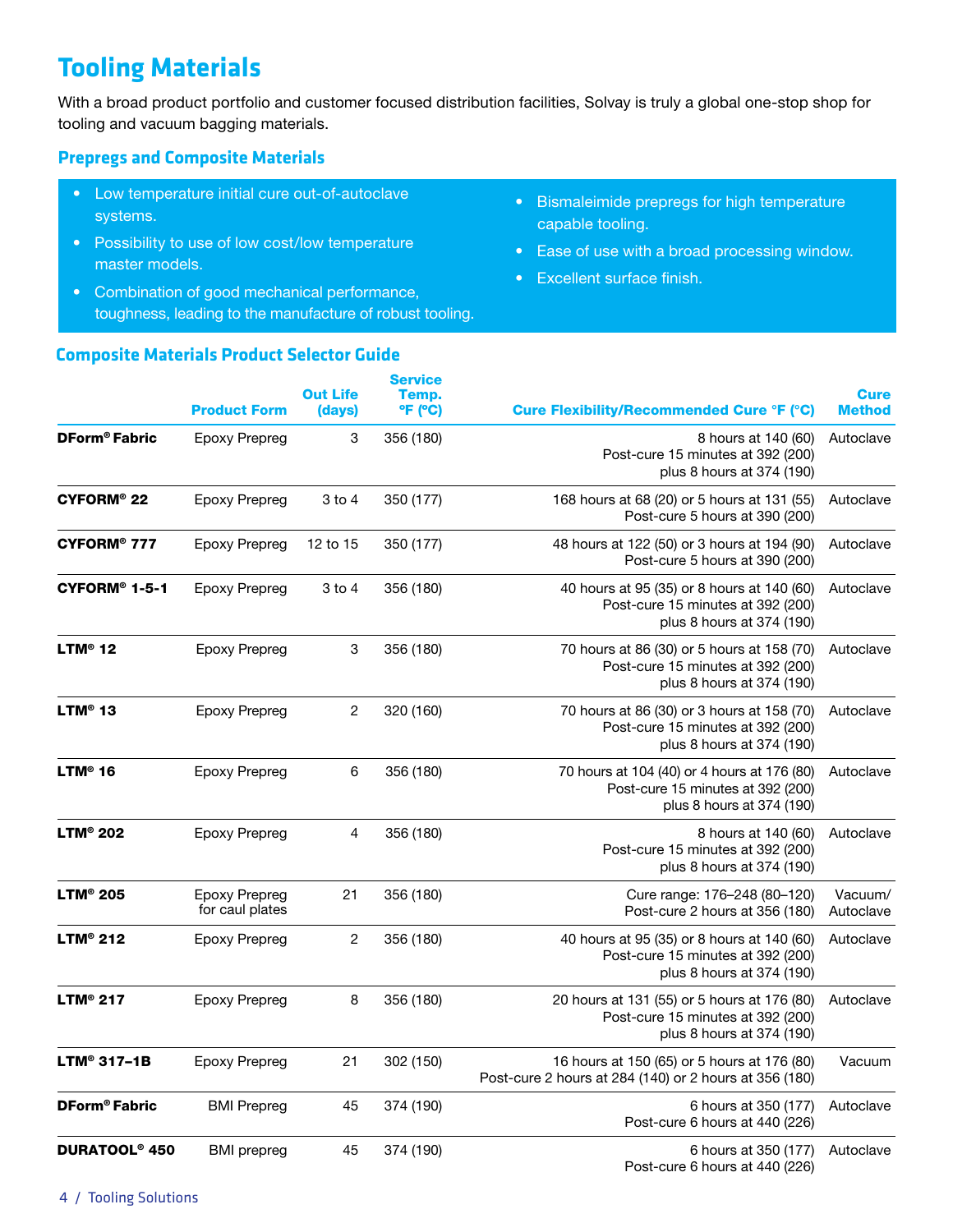# **Process Materials**

Solvay offers a comprehensive range of vacuum bagging consumables, designed to work in perfect combination with tooling prepregs to optimize processing and produce the optimum tool surface and laminate quality – two essentials for tool usability and longevity.

## These include:

- Vacuum bagging film
- **Breather fabric**
- Flow media
- Release film
- Peel plv
- Release fabric
- release • Elastomers

• Sealant tape • Adhesive tape

• Tapes and sprays

• Self-adhesive tool

- Combination products
- Prefabricated vacuum bags
- Reusable intensifiers and cauls
- Fittings and hoses for autoclave/oven
- Hoses, wrap and connectors for infusion

For long term component manufacturing, we offer two solutions to minimize part variability and ensure reproducible part quality:

- Reusable vacuum bag assemblies that can be added to the tool structures to create a complete tool solution.
- Fabricated pre-shaped vacuum bags which reduce labor time, materials waste and which enhance part to part consistency , if traditional vacuum bagging film solutions are preferred.

The manufacture of components from the composite tool can be further optimized through the integration of intensifiers and selectively reinforced cauls.

# **Process Materials Product Selector Guide**

| <b>Prepreg product</b>                     | <b>Bagging</b><br>film  | <b>Release</b><br>film | <b>Sealant</b><br>tape | <b>Peel ply</b> |                                  | <b>Breather</b> Flash tape | <b>Hose</b>            | <b>Valve</b> |
|--------------------------------------------|-------------------------|------------------------|------------------------|-----------------|----------------------------------|----------------------------|------------------------|--------------|
| <b>Epoxy tooling</b><br>prepreg processing | <b>HS8171</b><br>HS6262 | A5000<br>A6000         | SM5126<br>SM5142       | D300<br>6001    | RC3000-10<br>AB10HA              | FТ<br>I FTAPF              | <b>SILHOSER</b><br>93S | <b>VBUF</b>  |
| <b>BMI</b> tooling prepreg<br>processing   | HB6262                  | A5000                  | SM5126                 | 6001            | AB40N<br>(Nylon66)<br>RC-3000-20 | FТ<br><b>LETAPE</b>        | <b>SILHOSER</b><br>93S | <b>VBUF</b>  |

# **Design**

Solvay offers a confidential design and engineering service that benefits from 30 years' knowledge in tooling and significant experience in CATIA CAD, dimensional distortion software and FE analysis. This takes tooling projects from initial concept through all stages, including design, evaluation, prototyping and final manufacture.

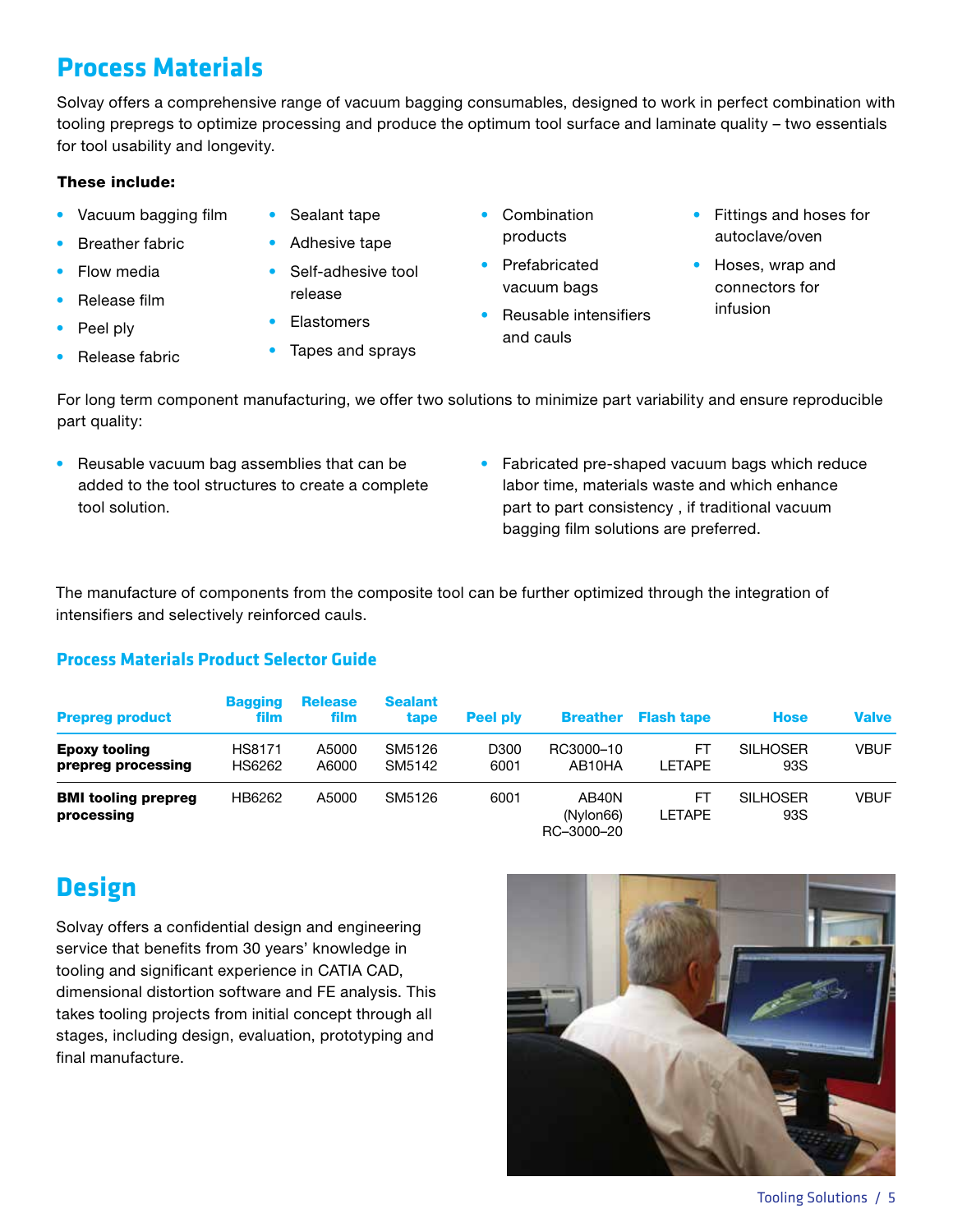# **Tooling Hardware**

Solvay tooling knowledge and innovation capabilities is based upon many years of practical experience in tool building. This expertise has allowed us to continuously innovate and improve the knowledge and ability to service the broadest of customer challenges for tooling requirements. Our extensive tooling design and manufacturing capabilities are concentrated within our French facilities.

## **Silicone Tools**

Our reusable vacuum systems, manufacturing techniques and sealing systems are amongst the most advanced in the industry.

## Reusable membranes for high temperature autoclave applications, offering:

- Increased productivity and reduced operating costs and minimal product waste.
- Simplicity of use membranes can be applied to the most complex forms, allowing high volume production of good quality parts.
- Reliability robust membranes eliminate the risk of tearing during curing.

## Heated membranes (flat mats and vacuuming membranes) for on-site repairs:

- Can be molded to the shape of the work piece.
- Fitted with a frame or a ceiling skirt, they provide vacuum integrity without the need for consumables.

IMS (Infusion Membrane Silicone) membranes. Flexible, elastic and molded to the precise form of the part, they incorporate the required resin feed networks, thus improving the infusion process. Benefits are:

- No need for films, i.e. savings in purchasing, cutting and recycling.
- Instant sealing so no resin leakage during infusion.
- Smooth interior surface to the infused part.
- Suitable for counter-tools.
- Easy to implement.
- Readily repaired and/or modified.



Reusable membrane Carbon fiber tool with aluminum window frame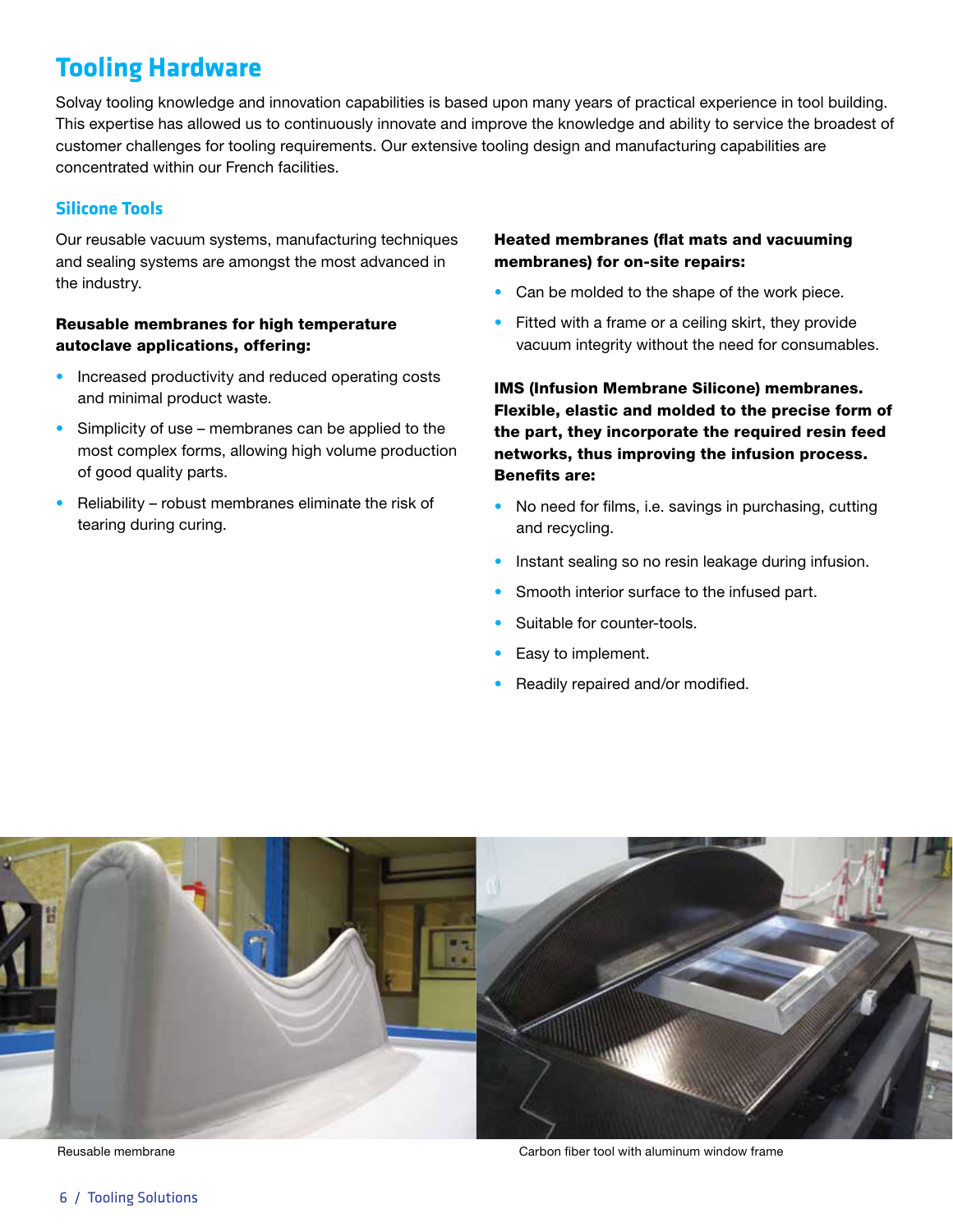## Intensifiers used for compaction problems on parts with complex angular or concave features, where resin accumulation is prevalent:

- Transmit vacuum bag pressure to localized, detailed areas on the part.
- Manufactured from silicone and fibrous carbon/epoxy reinforcements, intensifiers provide a high level of rigidity and dimensional stability.
- Seal systems are fitted on the elastomeric tools for vacuum integrity. These accommodate complex shapes.

## **Composite Tools**

With its large range of autoclave equipment, Solvay specialists in the manufacture of composites tools (glass/epoxy fiber, carbon epoxy fiber, BMI carbon fiber) for tight geometrical tolerances and large sizes. These molds are created from relatively inexpensive masters, allowing duplication at a minimal cost. These tools can be mounted on adjustable frames or on carbon couplings.

#### **Why Silicone Tools?**

- Increase efficiency & reliability
- Savings labor hours
- Optimizing material flow
- Improve process consistency
- Improve part quality
- Cost saving

#### **Why Composite Tooling?**

- Light
- Reusable
- Low CTE
- Good for complex geometries
- Can be processed at low temperature
- Combination of good mechanical performance, toughness, leading to the manufacture of robust tooling
- Provide excellent surface finish